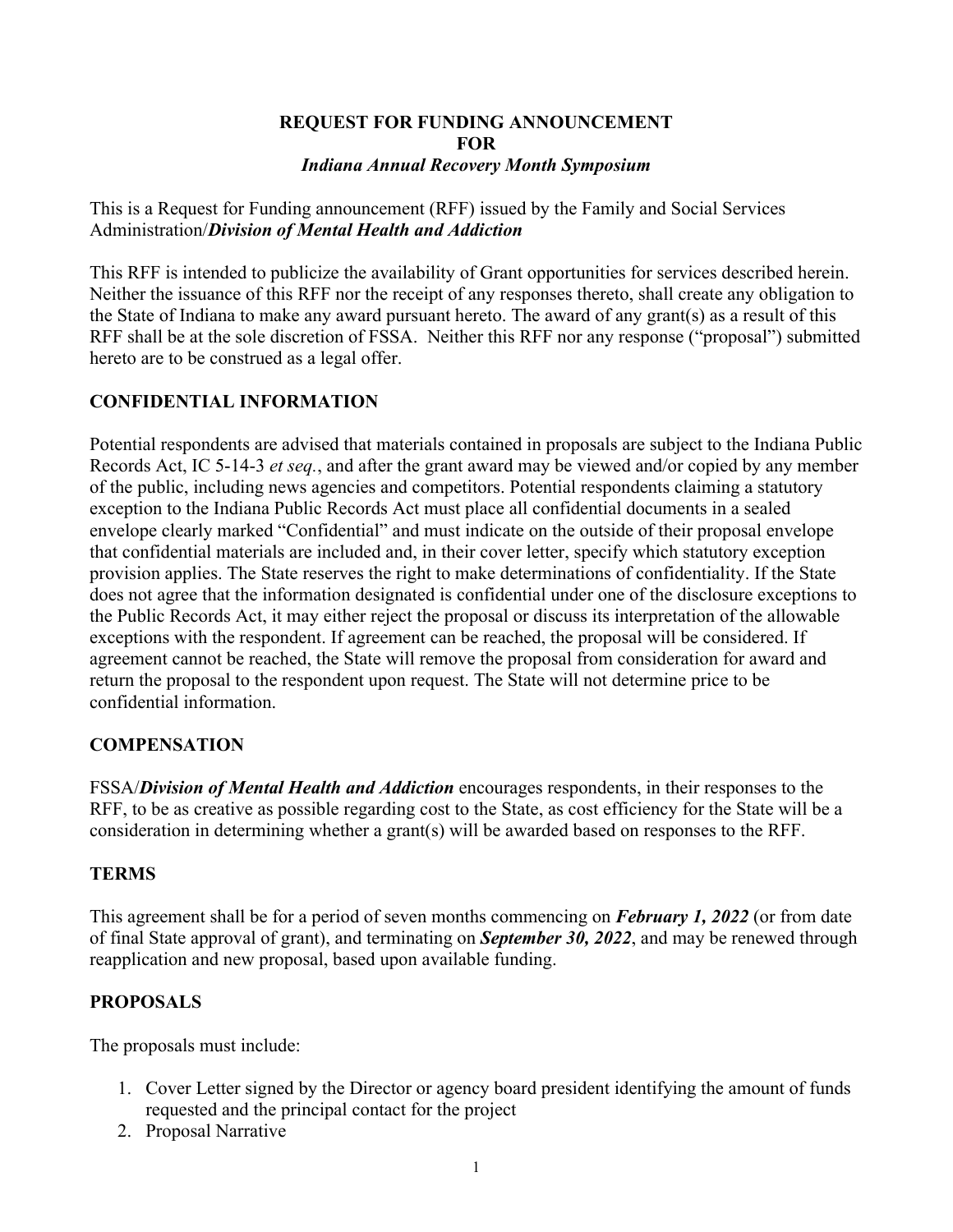- 3. Budget
- 4. Most recent audit report made in accordance with OMB circular A-133 if applicable.

Proposals must be received no later than **4:30 p.m. Eastern Time on** *December 17, 2021***. Proposals received after 4:30 p.m. will not be considered.** Respondents interested in providing these services to FSSA/*Division of Mental Health and Addiction* should submit proposals in electronic format to:

#### *Kimberly Oakley* **Email Address:** *Kimberly.Oakley@FSSA.IN.gov*  **Subject heading: RESPONSE TO REQUEST FOR FUNDING RFF-2021-012**

No more than one proposal per respondent should be submitted. All proposals must have an electronic mailing address included.

Any questions regarding this RFF must be submitted via email to [Kimberly.Oakley@fssa.IN.gov](mailto:Kimberly.Oakley@fssa.IN.gov) no later than **4:30 p.m. Eastern Standard Time on** *November 24, 2021***. Questions received after 4:30 p.m. may not be considered. Please keep questions brief and of high priority.** Email subject line for questions must be: **Questions for RFF-2021-012**

**All inquiries are to be directed to** *Kimberly Oakley* **and are not to be directed to any other staff member of FSSA. Such action may disqualify respondent from further consideration for a grant as a result of this RFF.**

## **SCOPE OF WORK**

Vendor will coordinate and implement the Indiana Annual Recovery Month Symposium (IN ARMS) that will be hosted by DMHA. All advertising, signage and promotional materials will utilize the IN ARMS logo. DMHA will be the host and conference will be implemented by the vendor. IN ARMS signage will be displayed at the conference location. DMHA will provide signage and some promotional items. The conference will be a two-day statewide conference focused on recovery/resiliency, addiction and mental health treatment, criminal justice, and evidenced based practices for individuals with serious mental illness, addiction needs, and/or co-occurring disorders. It must include at least one workshop related to serving the Substance Abuse Block Grant (SABG) priority populations. This conference will provide the opportunity to educate Mental Health, Addiction, and Criminal Justice professionals on evidence-based best practices for providing services to these individuals and impart skills for the practical application/implementation of such practices. The objectives of this conference are to promote recovery and to educate providers and community partners about evidence-based and best practices for providing services to individuals with SMI and Co-occurring disorders and/or those who are justice involved.

#### **TIME FRAME:**

| RFF sent to potential applicants |
|----------------------------------|
| RFF questions due.               |
| RFF answers sent to respondents  |
| RFF proposals due back           |
| Notify Grantees of Awarded Funds |
| Grant effective date             |
|                                  |